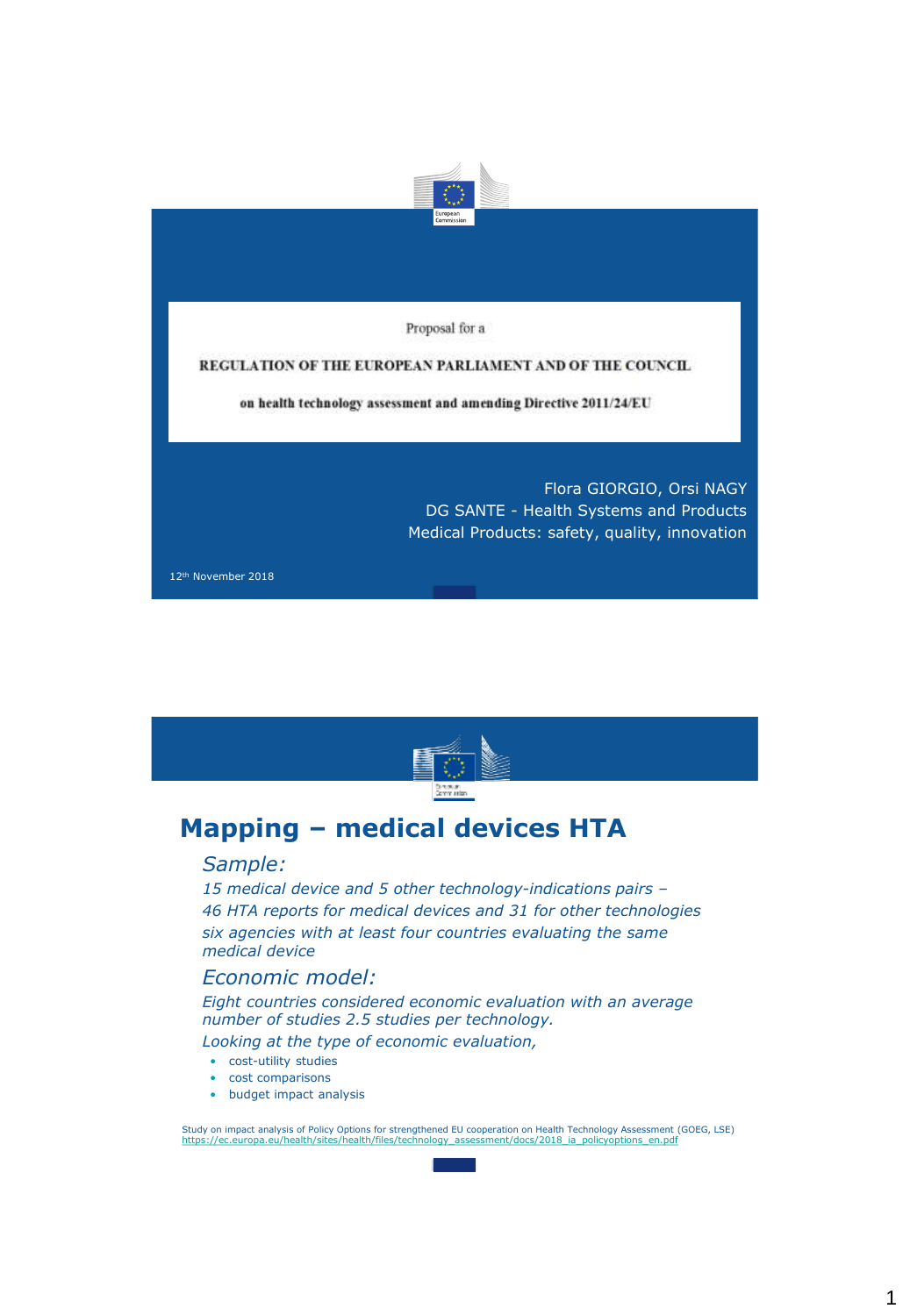



Proposal for a

#### REGULATION OF THE EUROPEAN PARLIAMENT AND OF THE COUNCIL

on health technology assessment and amending Directive 2011/24/EU

- $\triangleright$  The Regulation establishes:
	- **support framework and procedures for cooperation** on health technology assessment at Union level
	- **common rules for clinical assessment** of health technologies

The Regulation **shall not affect** the rights and obligations of Member States with regard to the organisation and delivery of health services and medical care and the allocation of resources assigned to them.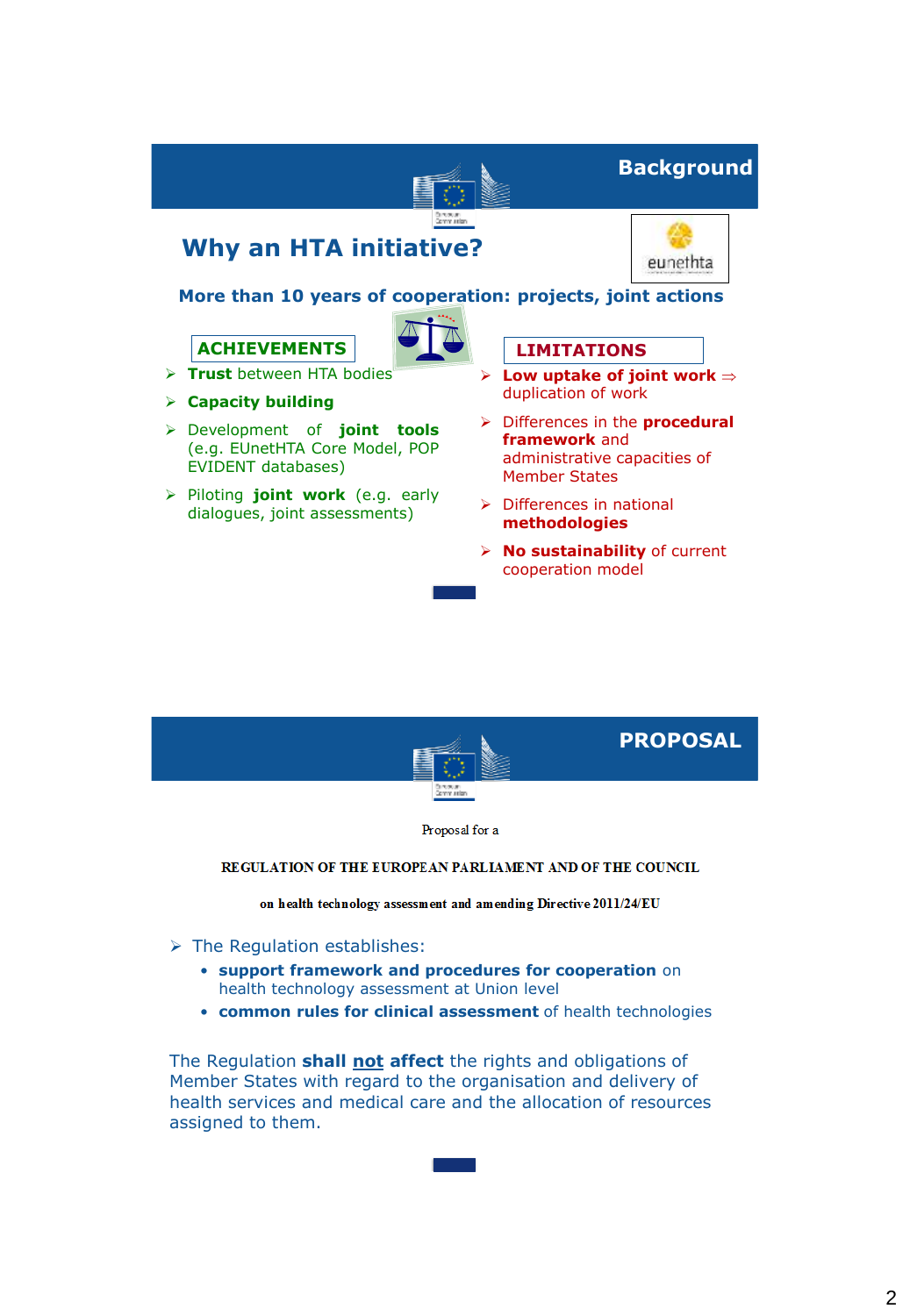



### **Outline of the proposal (1)**

### **Provides support framework** and procedures for EU cooperation on HTA

### **Well defined scope** – E.g. **selection of medical devices**

(for which joint clinical assessments bring added value)

- *MD class IIb and III* for which the relevant expert panels have provided a scientific opinion in the framework of the clinical evaluation consultation procedure
- **IVDs class D** for which the relevant expert panels have provided their views in the framework of the clinical evaluation consultation procedure



<sup>1</sup>The classification of medical devices is a 'risk based' system based on the vulnerability of the human body taking account of the<br>potential risks associated with the devices. The classification rules are based on differ patient, the degree of invasiveness and the part of the body affected by the use of the device.<br>TVD classification is based on the degree of health risk posed to an individual and public, and is related to the risk of an i ansing from the use of the IVD.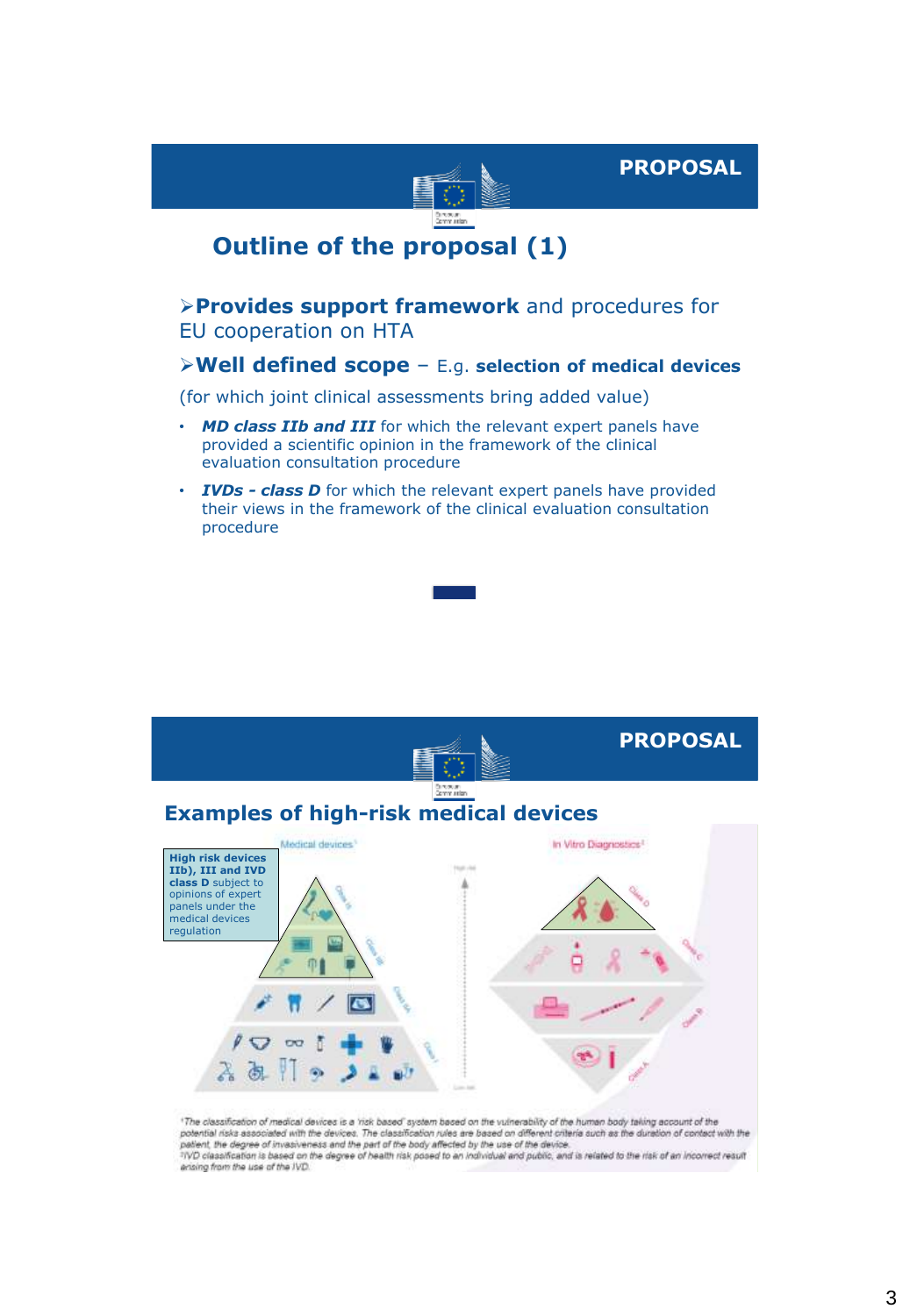**PROPOSAL**

### **Key elements**

Focus on **clinical** aspects

#### **Member States** driven approach

- > National agencies to do scientific work **Articles 6, 13**
- $\triangleright$  Annual programme decided by the Coordination group **Articles 3-4**
- Approval of joint reports by Coordination Group **Articles 6, 13**
- $\triangleright$  EC to provide secretariat (administrative, scientific, IT) **Article 25**
- $\triangleright$  EC to publish the joint reports **Articles 7, 27**

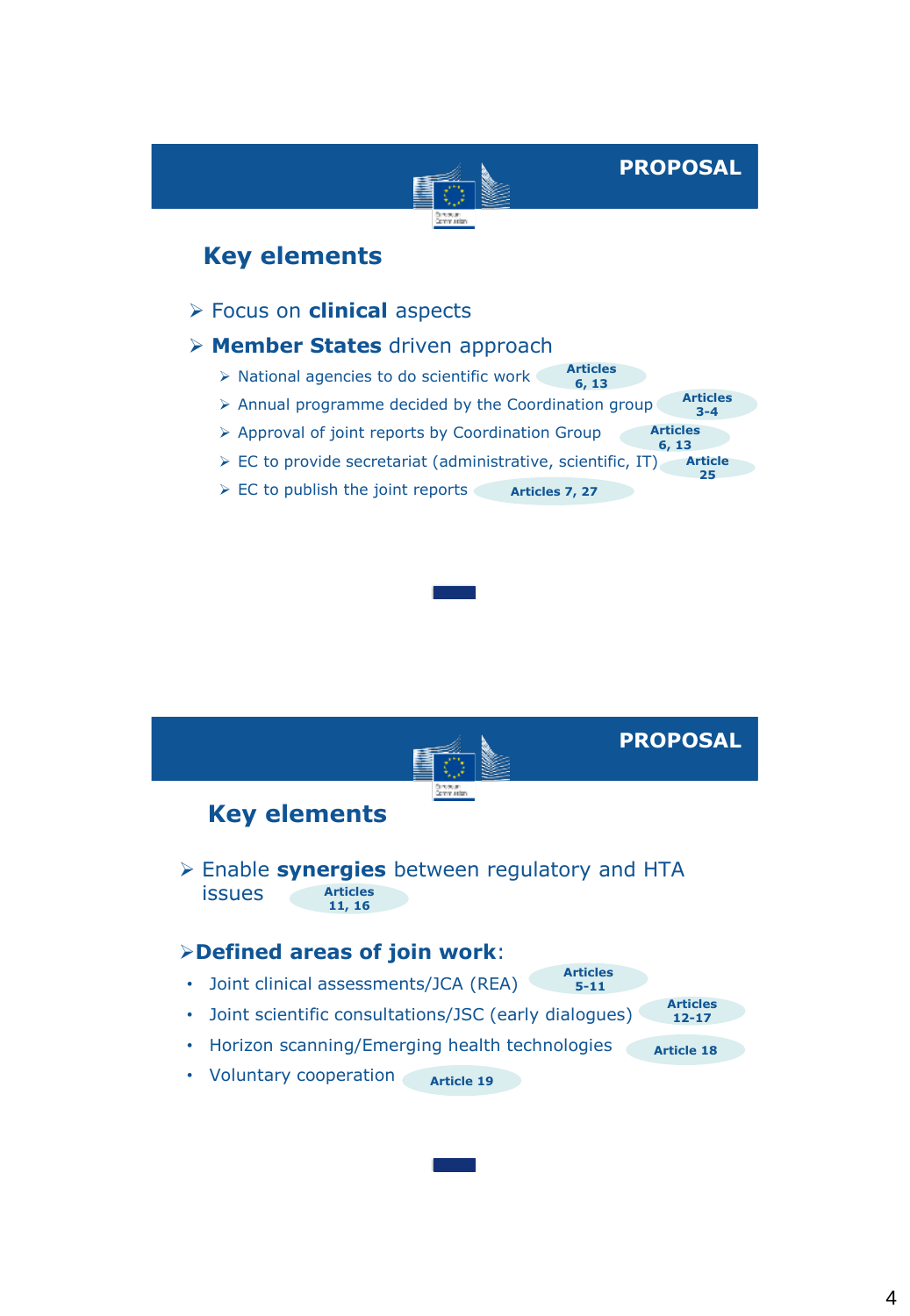**PROPOSAL**

**Recitals 17-18**

## **Key elements**

- **High quality**  Member States experts
- **Timely output** 
	- **For medicinal products –** by the time of publication of the EC Decision granting marketing authorisation
	- $\triangleright$  **For medical devices**  $\rightarrow$  flexible timeline (at or after market launch)
- **Transparency and independence**
- **Article 22.1.**

**Articles 33, 36**

- > Publication of reports
- **≻ Conflict of interest procedures**
- $\triangleright$  Clear procedures for involving stakeholders
- Pragmatic **phase-in** approach

## **Article 19 – Voluntary cooperation**

• *(a) non-clinical assessments on health technologies;* 

• *(b) collaborative assessments on medical devices;* 

• *(c) health technology assessments on health technologies other than medicinal products or medical devices;* 

• *(d) the provision of additional evidence necessary to support health technology assessments.*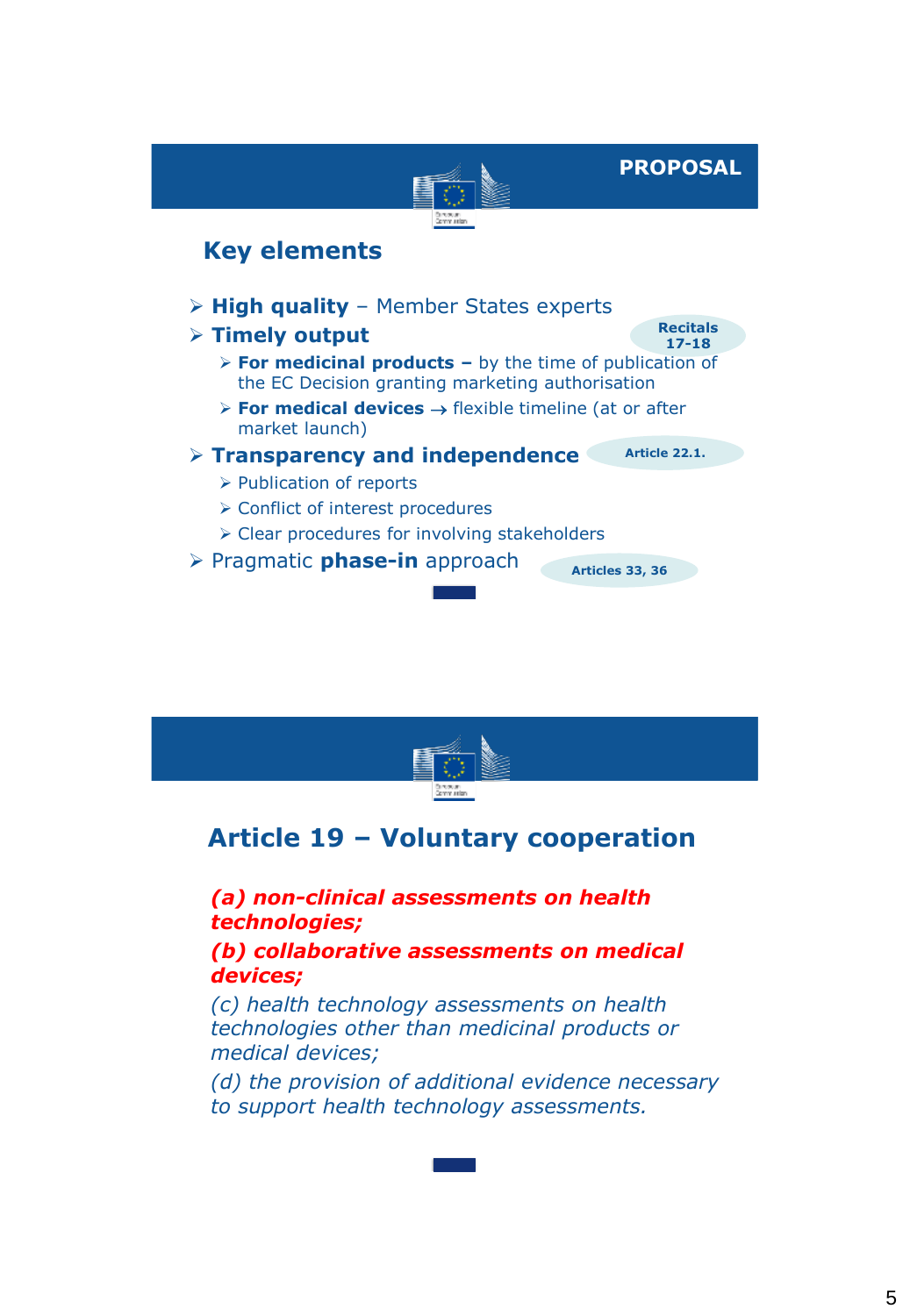



# • **Thank you!**

Contact: SANTE-HTA@ec.europa.eu